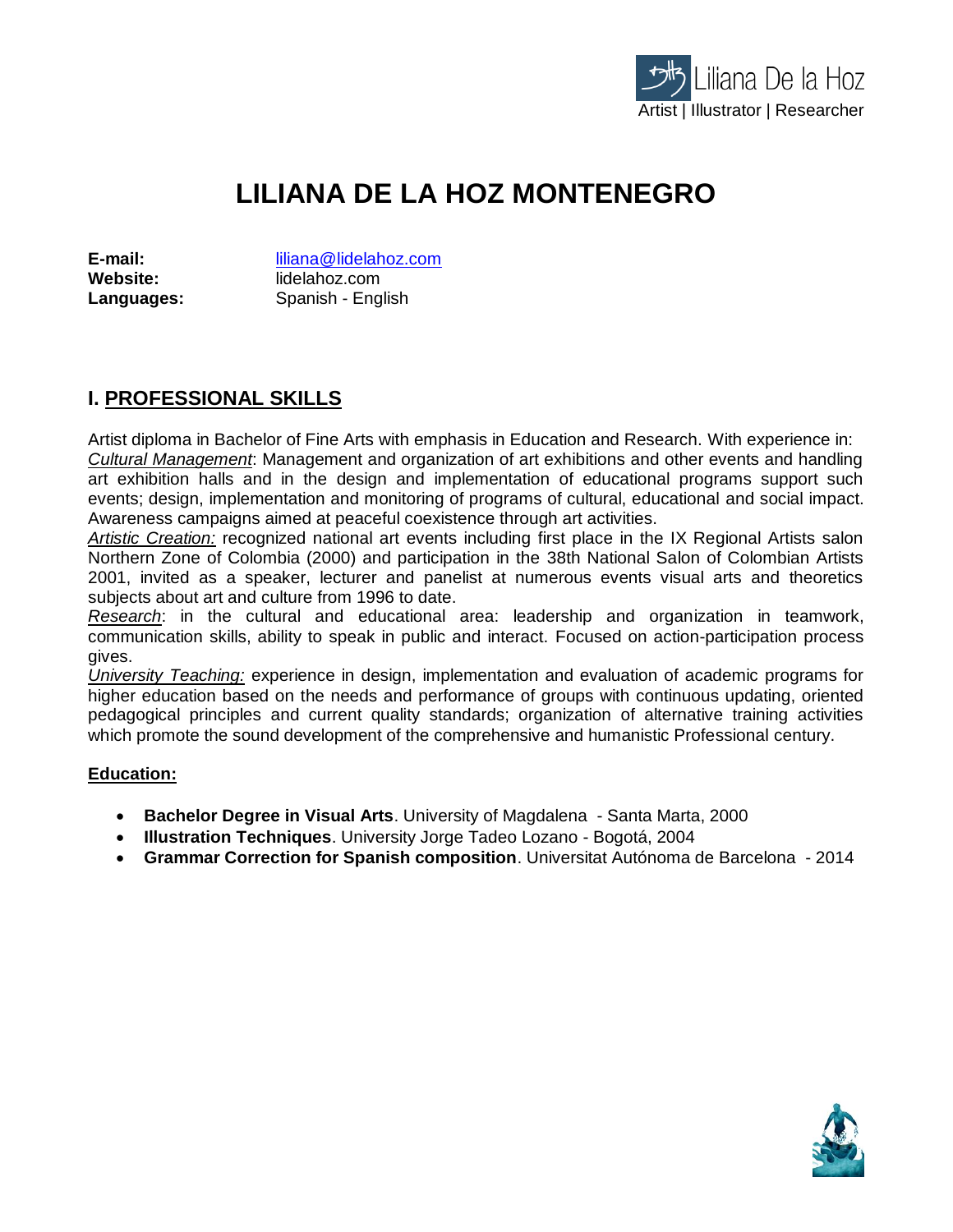

## **II. WORK EXPERIENCIE**

#### **2009-2013: Museum and Cultural Center CASA GRAU – Enrique Grau Araujo´s Foundation**

Position: Project Coordination, Curator and Cultural Management.

In charge of:

- Design and monitoring of education projects and planning cultural activities.
- Support in graphic design pieces, curated and mounted 30 exhibitions aproxidamente between 2011 and 2013 in the Exhibition Hall located in the former studio of Maestro Enrique Grau.
- Design of invitations and catalogs exhibition Homage to the Master Grau of the years 2012 and 2013.
- Logistical support in the Forum of Corporate Social Responsibility. Versions 2010 and 2011
- Coordination of communications and social media in the campaign Pro Restoration ceiling Adolfo Mejia Theater (Teatro Heredia) in Cartagena de Indias, Col. August-September 2013.
- Planning activities: exhibitions, talks, Grau Arts Award Contest (annual projection).
- Research, interviews and layout of the proposal for the book "Grau Unpublished", 1st Edition 2013 - 20.000 copies
- Management of website content and social networking.

#### **2008 - 2014: Auge CS- Creative Studio. Graphic and Web Design Studio**

In charge of:

- Illustration
- Design and content arcuitecture
- Artistic direction for graphic projects
- Grammar correction of contents for websites
- Custom service

We have performed about 40 developments for clients of websites, including updates, visual identity design, design and participation in campaigns and Social Media Marketing, development and implementation of applications for use on and off line, etc.

#### **2000-2007: FREE LANCE WORKS**

• Illustration

Illustration internal pages: **GALERÍA, cultural Magazine**.| 2006 |No 2 Year 2. Published by University of Magdalena

Illustration internal pages: **GALERÍA, cultural Magazine**.|2007|No 3 Year 3 | Published by University of Magdalena

Cover and internal pages: Poetic Anthology "**THE MEMORY OF THE LETTERS literary work of graduates of the University of Magdalena**. 2006.

Illustration and grammar correction of "Chocoros", poems by Luis Haroldo Turizo. 1999. Published by Armonia Editors.

- *CANDIDUM:* design and manufacture of wooden toys and rag dolls. Restoration of toys. Personal creative artwork.
- Counseling for projects in the area of culture and artistic production. Including advice to host Magdalena Unibán Social Foundation and the Cloister San Juan Nepomuceno - Art Center of the University of Magdalena and artists. Santa Marta, Colombia.
- Director of Thesis "**Design and Creation of an SME for Production of children's furniture and toys made of wood Handmade for export in the city of Santa Marta**" by: Dairling

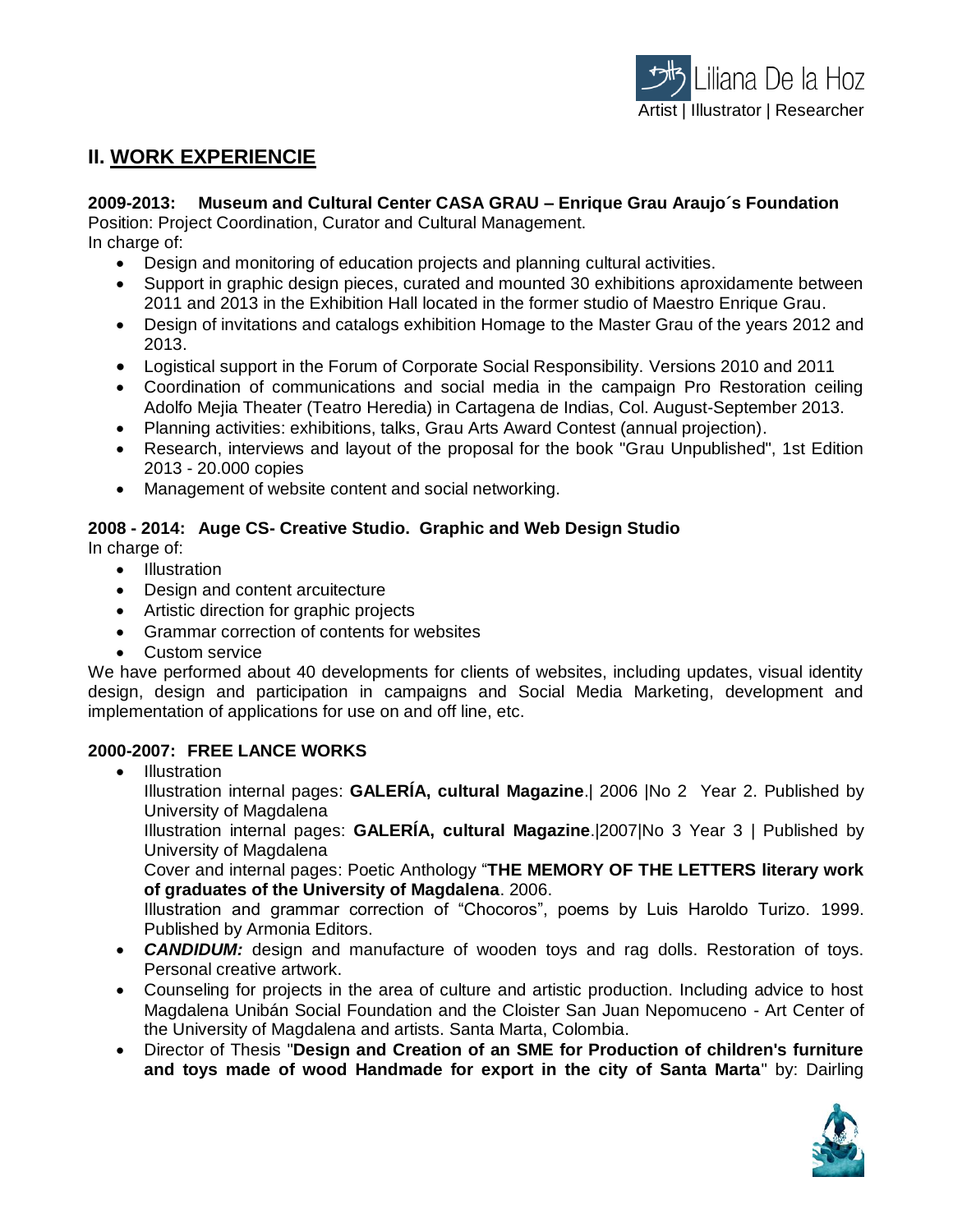

Alvear P. and Eliana Hernandez M. To obtain the title of Business Administrator, University of Magdalena, Santa Marta, Col. 2006

- Grammar correction for literature: Stories and texts of the journalist and writer Ana Maria Ortega Nisperuzza. Cartagena de Indias, Col. 2003-2004
- Grammar correction, illustration and prologue to the publication: "CHÓCOROS", artist and poet Haroldo Turizo Luis Jimenez, Editions Seven chairs, in partnership with Harmony Editors. Santa Marta, Col. May 2000
- Grammar correction: Poems to the publication: **"DIBUJO DE VERSOS" (Drawing Lines)**, of artista and poet **Luis Haroldo Turizo Jiménez**, Editions Seven chairs. Santa Marta, Col. March 1998

## **Curator**

- Consulting and curator for the exhibition: **"IN-SITU AQUÍ Y AHORA"**, of **Luis Haroldo Turizo Jiménez**, Art Museum of University of Magdalena – Santa Marta. March de 2007
- **Art Museum of University of Magdalena**. Consulting as curator and mounting expert, Curator leader: **René Escorcia**. Art exhibitions in **MAUM** – Claustro San Juan Nepomuceno – Santa Marta. February to November 2007
- Curatorial expert concept for the artist **Lisette Urquijo. "SUMATORIA",**traveling and temporary art exhibition – Cartagena, 2004
- Curator of the exhibition: **"CARLOS CHACIN: PRESENCE II"**, Art Exhibitions Hall. University of San Buenaventura – Cartagena. February 2003
- Curator of the exhibition: **"RECENT ARTWORK"**, Contemporary Art in Cartagena. Art Exhibitions Hall. University of San Buenaventura – Cartagena. September - October 2003
- Curator of the exhibition: **"ENRIQUE GRAU: RITUALS OF THE MEMORY"**, Grand Opening of the Art Exhibitions Hall. University of San Buenaventura – Cartagena. July 2002

# **Teaching**

 **University of San Buenaventura Cartagena**. Cartagena de Indias, Col. | 2001-2004 Position: Full time teacher.

Classes:

**Sensibility and Artistic Interpretation I - Sensibility and Artistic Interpretation I II**. Faculties: Health Sciences, Business Administration, Enginiering, Law School, Education Otras funciones:

- Art Curator for the Art Exhibitions Hall. Fray Antonio de Marchena Library building
- Special advisor for projects and thesis related art subjects: Thesis Director of **"The pictorial art as a tool for identifying psycho-emotional problems in adolescents 14 to 17 years"** by: Leivis Lambraño, Xiomara Monroy T. and Claudia Rojas Aguirre. To obtain the title of psychologist, University of San Buenaventura - Cartagena, 2003. Grade obtained: **4.3**

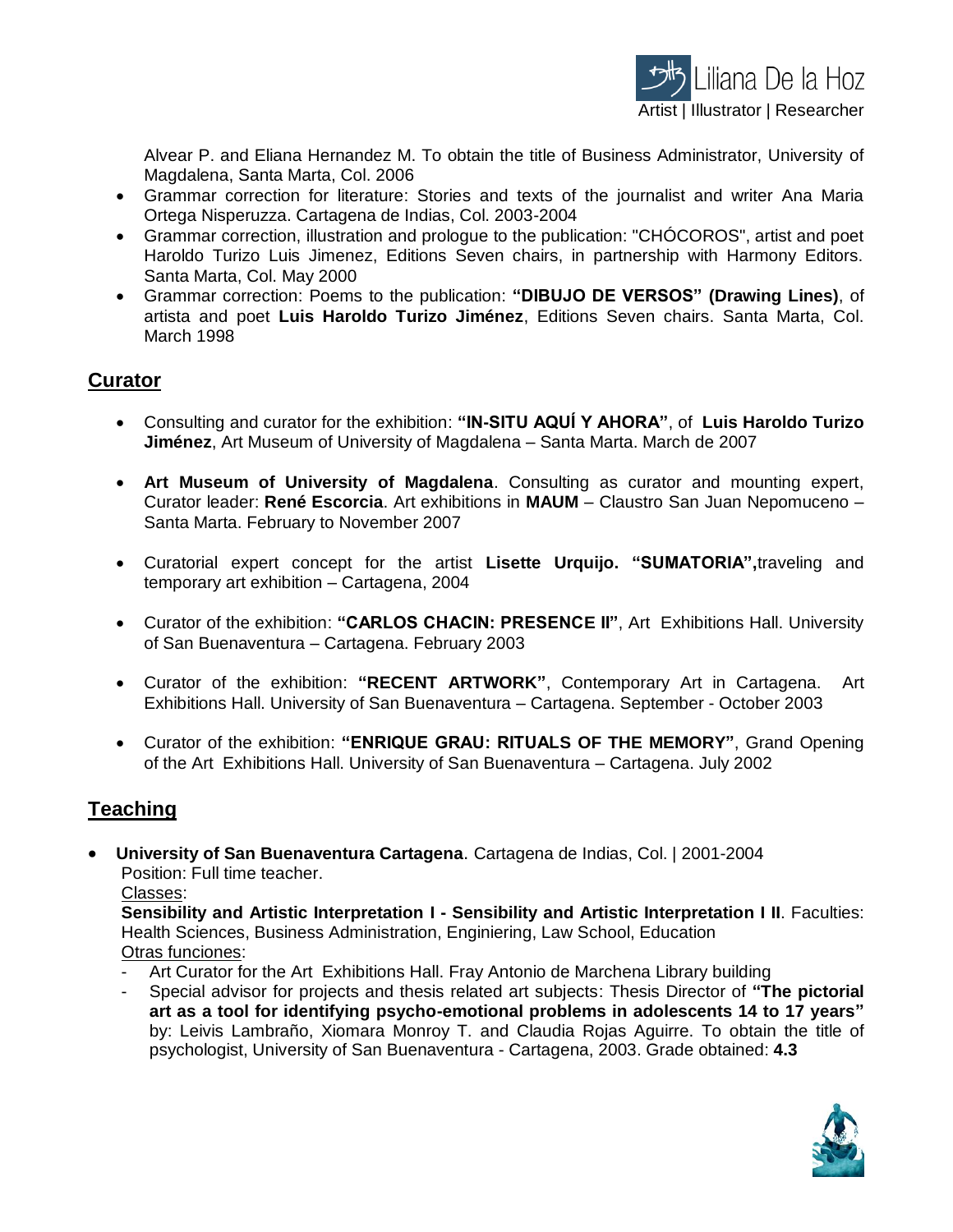

 **Escuela Superior de Bellas Artes de Cartagena de Indias**. Cartagena de Indias, Col. | 2001- 2003

Cargo: Docente Catedrática.

Asignaturas:

**Taller libre: Conceptualización en el arte**. Programa de Artes plásticas en Convenio con la Universidad Distrital de Bogotá, X semestre

**Estética Contemporánea,** Profesionalización en Artes plásticas en Convenio con la Universidad del Atlántico.

**Historia del arte Latinoamericano** y **Teoría de la Forma I**. III SEM. Artes Plásticas Educación Superior.

**Teoría de la Forma II**, IV semestre. Artes Plásticas Educación Superior.

## **Internship**

**1998/99: Museo Bolivariano de Arte Contemporáneo** de Santa Marta Tallerista de Artes Plásticas del Programa "Educación en el Museo". Santa Marta

## **Conference and Lectures**

- "**Grau, his Vision as Artist about the Cartagena´s Heritage**". Lecturer. Auditorium Maximum of University of San Buenaventura. Cartagena, 2013.
- **"The Public Art in the Bogota City of the 21st Century",** Lecturer. Museum and Cultural Center CASA GRAU, Bogota, 2008
- **"The Inquisitive Job of Making Art",** Conversation About Art. Lecturer. Cultural Days Héctor Rojas Herazo, University of Cartagena. Cartagena, Col. 2004.
- **"The Two Biennals of Venetia", conversation: The Colombian Art and the Italian critic.**  Lecturer. Colombian-Italian Convention. Cartagena's Premier Convention Center. Cartagena, Col. 2003
- **Public Art: a statement without walls.** Lecturer. Museum of Modern Art of Cartagena 2001
- **Conversation New Trends in Contemporary Art**. Lecturer. Museum of Modern Art of Cartagena  $-2001$
- **Conversation about Public Art.** Lecturer. Presentation of the final results of the Project: **PLAZA, ENCUENTRO DE UNIVERSOS** Auditorium, Bank of the Republic of Colombia Cultural Affairs Office. Santa Marta, 2000

# **Published Works**

#### **Articles**

- Artículo "Por la Zona pasa un tren cargado de…" Revista Galería, un diálogo abierto con la cultura. Revista Cultural Universidad del Magdalena. N° 3 Año 2007-2008
- About how to appreciate contemporary art. In: Sunday Lectures of El Universal, Newspaper of Cartagena, October 5th 2003.

#### **Literature:**

 Poems e illustrations. Poetic anthology "**The Memory of the Letters**". Publishing Fund of University of Magdalena. 2007

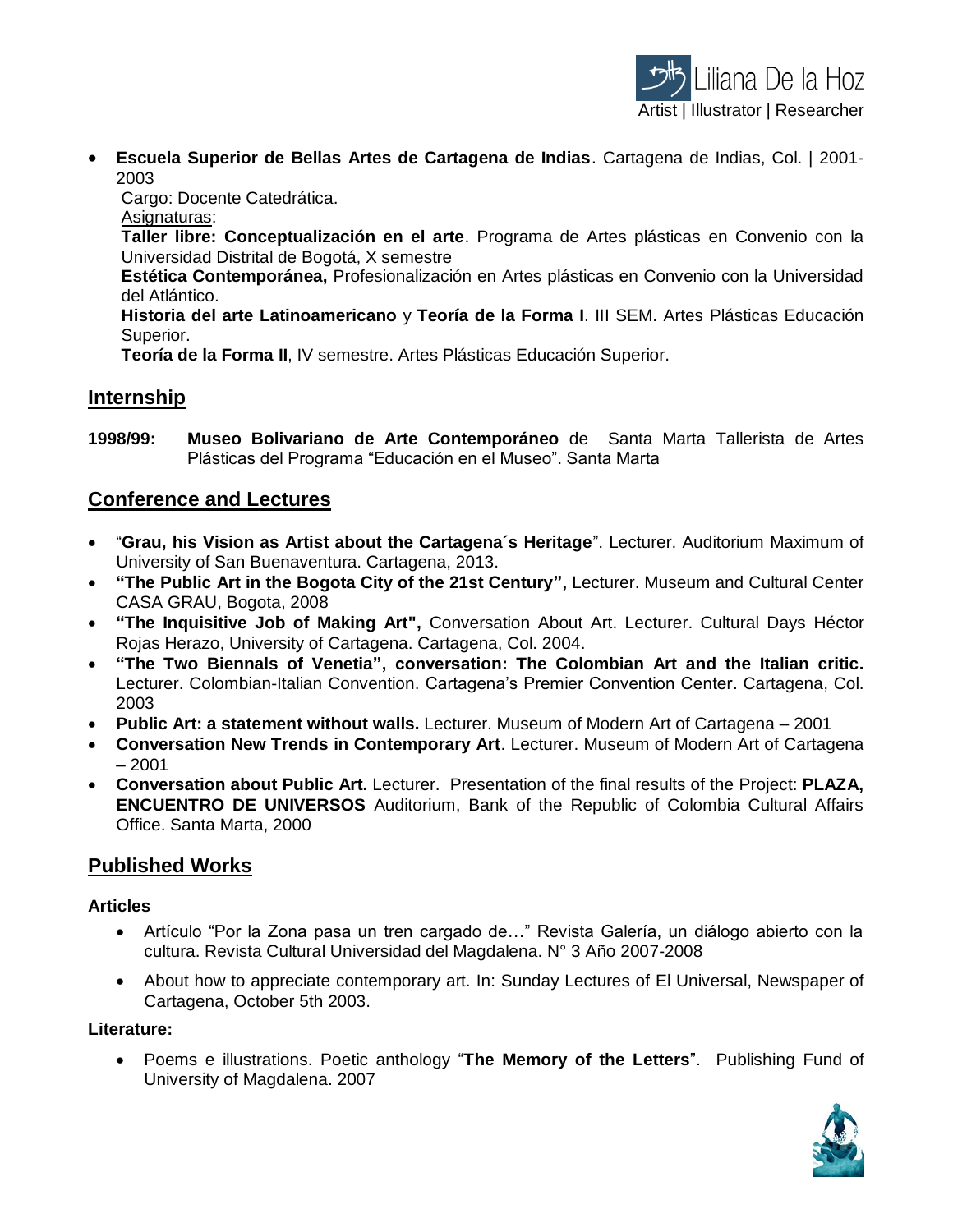## **Courses and Seminars**

#### **2004**

- Manual Illustration Techniques. University Jorge Tadeo Lozano Bogotá,Col.
- The Theory of Art Perception. University Jorge Tadeo Lozano Bogotá,Col.
- Trends into university education. Possible alternatives and scenarios in Latin America and the Caribbean. University of San Buenaventura – Cartagena, Col.

#### **2003**

- Seminar Regional Workshop for Curatorial Project, Ministry of Culture of Colombia Museum of Modern Art of Barranquilla. Barranquilla, Col.
- Evaluation of university programs through curriculum innovation. University of San Buenaventura – Cartagena, Col.
- Innovation Curricular and Evaluation. University of San Buenaventura Cartagena, Col.

#### **2002**

- The quality and flexibility in the performance of university educational work. C.N.A. Criteria. University of San Buenaventura – Cartagena, Col.
- Teachability disciplines. University of San Buenaventura Cartagena, Col.

#### **2001**

 Lines of research and academic communities. University of San Buenaventura – Cartagena, Col.

#### **2000:**

 Logistics asistant. II National Convention of Universities for Peace. REDEUNIPAZ – University of Magdalena. Santa Marta, Col.

#### **1999:**

- World Forum of Art World Forum of Artists for Peace. 10th Festival of Theatre of the ITI-UNESCO Caribbean Santa Marta, Col.
- Logistics assistant. Land Management Forum, "Caribbean Region: Towards a new country settings". Corcaribe – University of Magdalena. Santa Marta, Col.

## **III. ART EXHIBITIONS**

**2010-2014 WORK IN PROGRESS, WE ARE LOOKING A PIECE FOR THIS WALL. "**A gallery without walls". Project to make virtual art exhibitions to promote the work of emerging artists. Permanent construction websites**.**

**2004 COLLECTIVE ART EXHIBITION. CULTURAL DAYS HÉCTOR ROJAS HERAZO**. University of Cartagena. Cartagena, Col.

**2003 CONTEMPORARY ART.** Technologhy University Antonio de Arévalo. Cartagena, Col

**2002 THE BRIDE NUDE: FEMININE AND REPRESENTATION.** Superior School of Fine Arts Cartagena, Col

**2002 THE MASCULINE ENIGMA.** Museum of Modern Art of Cartagena. Cartagena, Col